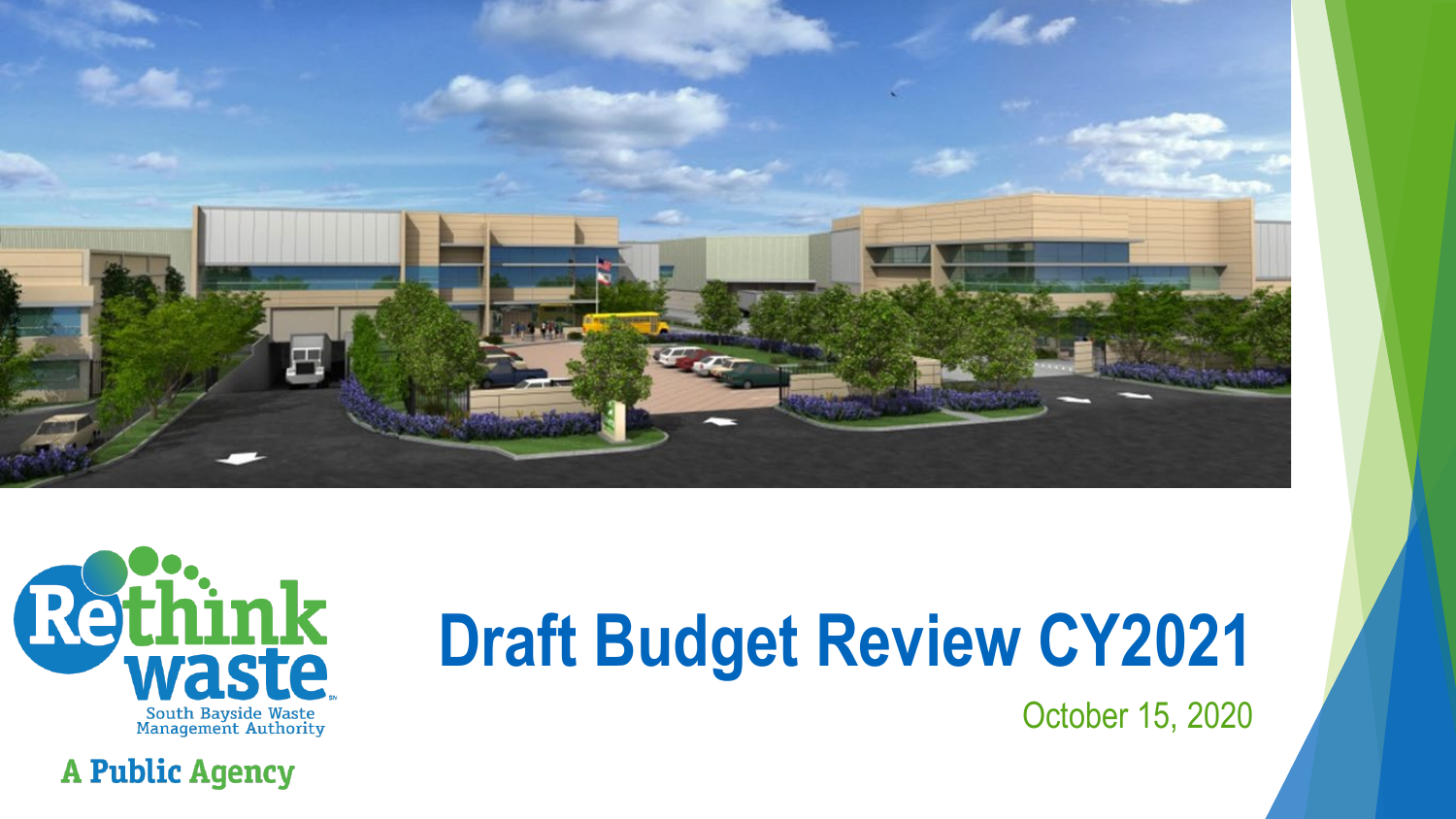## **Budget Timeline**

#### **Key SBWMA Budget Review Dates:**

- **October 6th Finance Committee review**
- **October 15th Board review: \* DRAFT CY2021 Budget Presentation** *(Info/Discussion)*
- **November 19th Board consideration: \* FINAL CY2021 Budget** *(Action)*

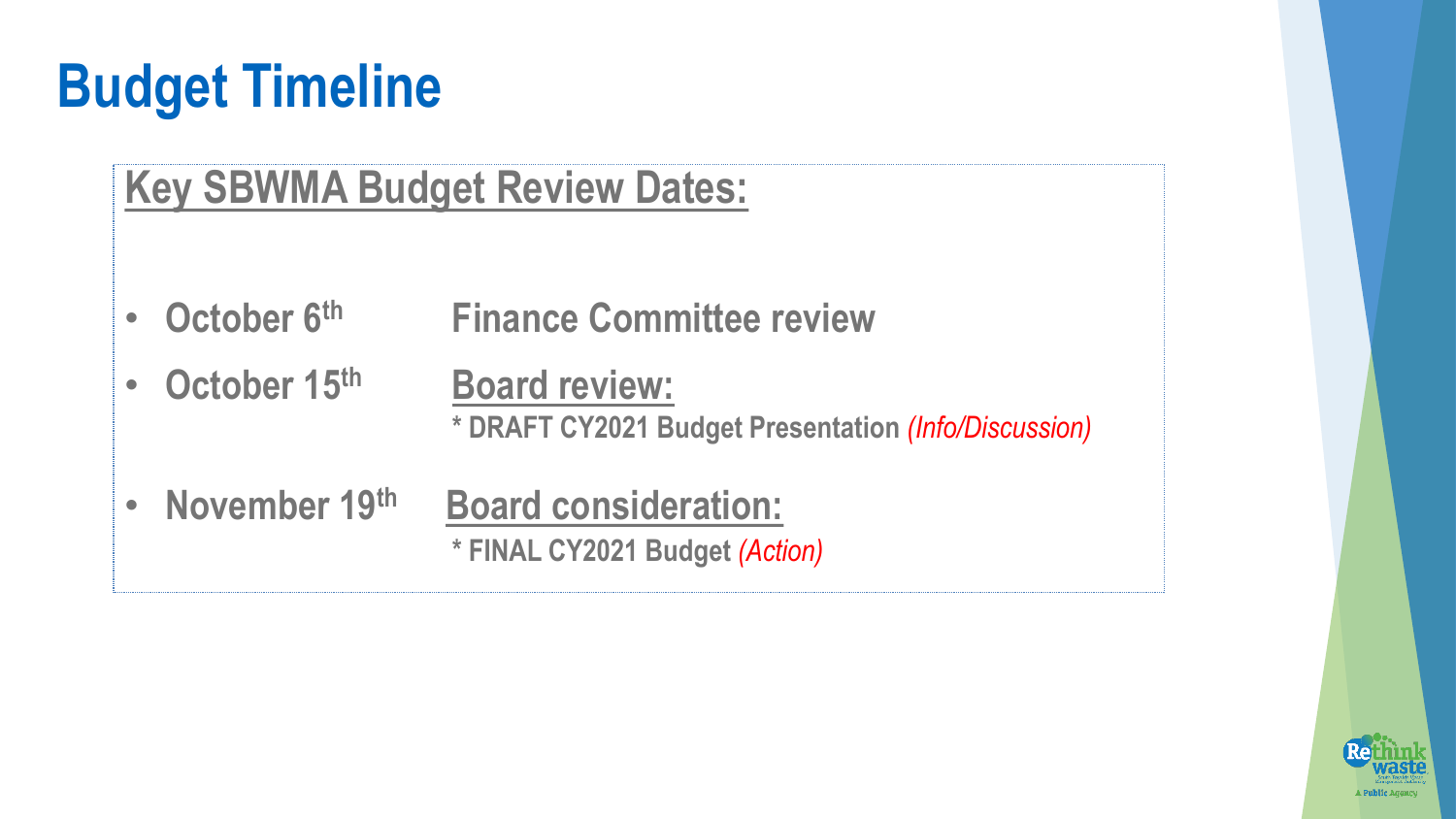### **SBWMA Budget Allocation**



![](_page_2_Picture_2.jpeg)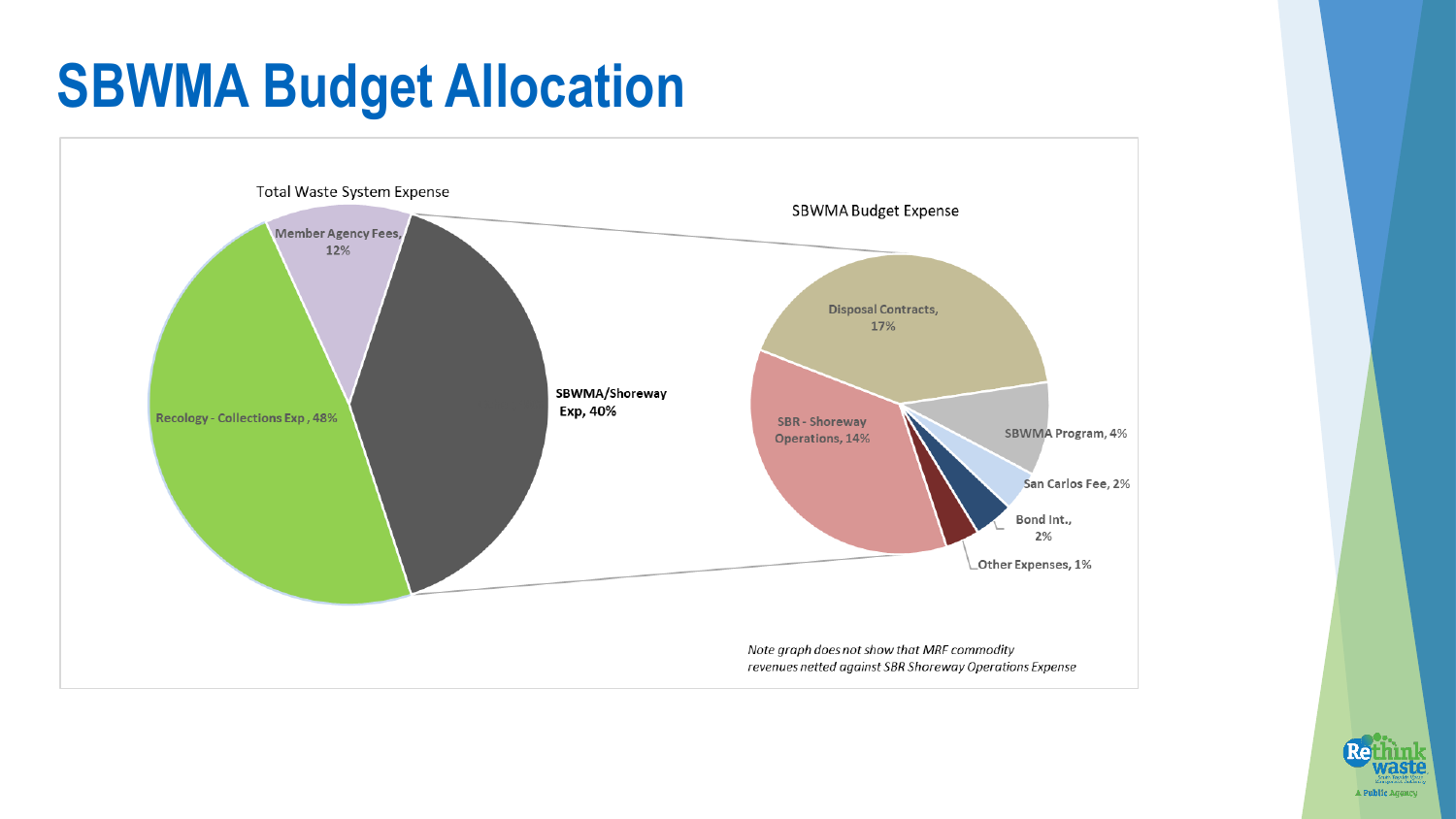### **Tipping Fee Increases**

| CY 2021 BUDGET - Proposed Tip Fee Adjustments |                                   |          |    |            |         |          |     |          |     |            |                       |                              |           |
|-----------------------------------------------|-----------------------------------|----------|----|------------|---------|----------|-----|----------|-----|------------|-----------------------|------------------------------|-----------|
|                                               |                                   | Actual   |    | Actual     |         | Actual   |     | Actual   |     | Proposed   |                       |                              |           |
|                                               |                                   | 7/1/2018 |    | 1/1/2019   |         | 2020     |     | 7/1/2020 |     | 1/1/2021   |                       | $21 \text{ vs } 20 \text{ }$ | 21 vs 20% |
| Franchise Tip Fees / Ton                      |                                   |          |    |            |         |          |     |          |     |            |                       | incr.                        | %         |
| <b>Solid Waste</b>                            | \$                                | 107.00   |    | \$121.00   |         | \$121.00 |     | \$121.00 | Ś.  | 127.00     | \$                    | 6.00                         | 5.0%      |
| <b>Green Waste</b>                            | \$                                | 112.00   |    | \$126.00   |         | \$126.00 |     | \$126.00 | Ś.  | 139.00     | \$                    | 13.00                        | 10.3%     |
| Food                                          | Ś.                                | 131.00   |    | \$141.00   |         | \$141.00 |     | \$141.00 |     | 5141.00    | $\mathsf{S}$          |                              | 0.0%      |
|                                               |                                   |          |    |            |         |          |     |          |     |            |                       |                              |           |
| 3rd Party / Ton                               |                                   |          |    |            |         |          |     |          |     |            |                       |                              |           |
| Solid Waste                                   | $\mathsf{S}$                      | 113.00   |    | \$127.00   |         | \$127.00 |     | \$127.00 |     | $5$ 133.00 | Ś.                    | 6.00                         | 4.7%      |
| <b>Green Waste</b>                            | $\zeta$                           | 115.00   | Ś. | 128.00     | Ś.      | 128.00   | Ś.  | 128.00   | Ś.  | 140.00     | \$                    | 12.00                        | 9.4%      |
| Food                                          | $\mathbf{r}_{\boldsymbol{\zeta}}$ | 131.00   |    | $5$ 141.00 |         | \$141.00 |     | \$141.00 |     | \$141.00   | $\mathsf{\mathsf{S}}$ |                              | 0.0%      |
| C&D                                           | \$                                | 107.00   |    | \$121.00   |         | \$121.00 | \$. | 121.00   | \$. | 127.00     | \$                    | 6.00                         | 5.0%      |
| <b>Asphalt Roofing</b>                        | Ś.                                | 110.00   |    | \$123.00   |         | \$123.00 |     | \$123.00 |     | $5$ 128.00 | $\mathsf{\dot{S}}$    | 5.00                         | 4.1%      |
|                                               |                                   |          |    |            |         |          |     |          |     |            |                       |                              |           |
| <b>Public Dirt /Ton</b>                       | \$                                | 98.00    |    | \$103.00   |         | \$110.00 | \$  | 115.00   | \$. | 117.00     | \$                    | 2.00                         | 1.8%      |
|                                               |                                   |          |    |            |         |          |     |          |     |            |                       |                              |           |
| <b>Public Tip Fees / Yd</b>                   |                                   | 7/1/2018 |    | 1/1/2019   |         | 2020     |     | 7/1/2020 |     | 1/1/2021   |                       | 21 vs 20\$                   | 21 vs 20% |
| Solid Waste                                   | \$                                | 42.00    | \$ | 44.00      | $\zeta$ | 44.00    | \$  | 46.00    | \$  | 48.00      | Ś                     | 2.00                         | 4.5%      |
| <b>Green Waste</b>                            | \$                                | 33.00    | \$ | 35.00      | \$      | 35.00    | \$  | 42.00    | \$  | 50.00      | \$                    | 8.00                         | 22.9%     |
| C&D                                           | \$                                | 42.00    | \$ | 44.00      | \$      | 44.00    | \$  | 46.00    | Ś   | 48.00      | Ś.                    | 2.00                         | 4.5%      |
|                                               |                                   |          |    |            |         |          |     |          |     |            |                       |                              |           |

![](_page_3_Picture_2.jpeg)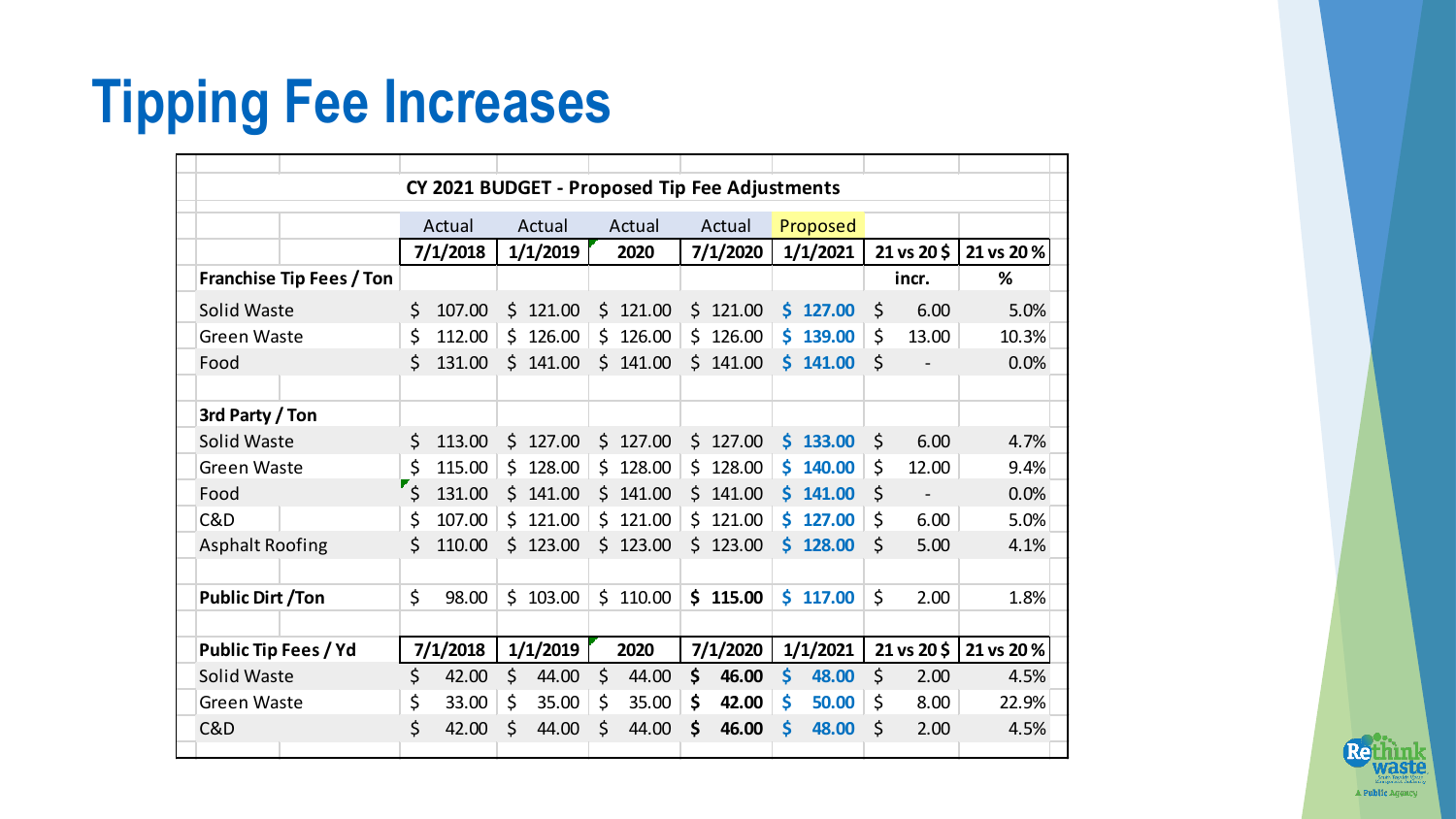## **Financial Summary**

| <b>CY2021 FINANCIAL SUMMARY</b> |                            |                  |                    |                    |              |  |  |
|---------------------------------|----------------------------|------------------|--------------------|--------------------|--------------|--|--|
|                                 | <b>FY19/20</b>             | FY20/21          | <b>CY2021</b>      | <b>Variance to</b> |              |  |  |
|                                 | <b>Adopted</b>             | <b>Adopted</b>   | <b>Proposed</b>    | <b>Adopted</b>     | Better/Worse |  |  |
| <b>Categories</b>               | <b>Budget</b>              | <b>Budget</b>    | <b>Budget</b>      | <b>Budget</b>      | %            |  |  |
| <b>Total Revenue</b>            | \$55,137,230               | \$54,364,376     | \$55,081,566       | 717,191            | 1%           |  |  |
| <b>Program</b>                  | \$3,819,070                | \$4,344,237      | \$5,484,849        | \$1,140,612        | 26%          |  |  |
| Shoreway Operations             | 42,542,834<br>$\mathbb{S}$ | 43,990,676<br>\$ | 44, 189, 381<br>\$ | \$<br>198,704      | $0\%$        |  |  |
| <b>Total Operating Expense</b>  | 46,361,903                 | 48,334,914       | 49,674,230         | 1,339,316          | 3%           |  |  |
| Non-Operating Expense           | 5,176,269                  | 4,673,058        | 4,650,763          | (22, 295)          | $0\%$        |  |  |
| <b>Total Expense</b>            | 51,538,173                 | 53,007,972       | 54,324,993         | 1,317,021          | 2%           |  |  |
| <b>Net Income to Reserve</b>    | 3,599,057                  | 1,356,403        | 756,573 \$         | (599, 830)         | $-44%$       |  |  |

- Volume Recovery from FY 20/21 Budget
	- Not full recovery to pre-pandemic. Less Atherton.
- Shoreway Project Expenses +\$485K
	- MRF Phase II Initial Assessment Costs
	- O2E Full Scale Initial Assessment Costs
- Property insurance \$1.4M (2.2% increase)
- SBR Revenue Guarantee Adjustment
- Disposal increase 6% with reduced volume
	- Green Waste Processing Cost (78% increase)
- SB1383 Expenses beginning 2021 -- \$927K
- No Staff Increases Budgeted
	- Reduced Fellowship Hours
- Temp Labor Share \$430K (Consistent with prior Budgets)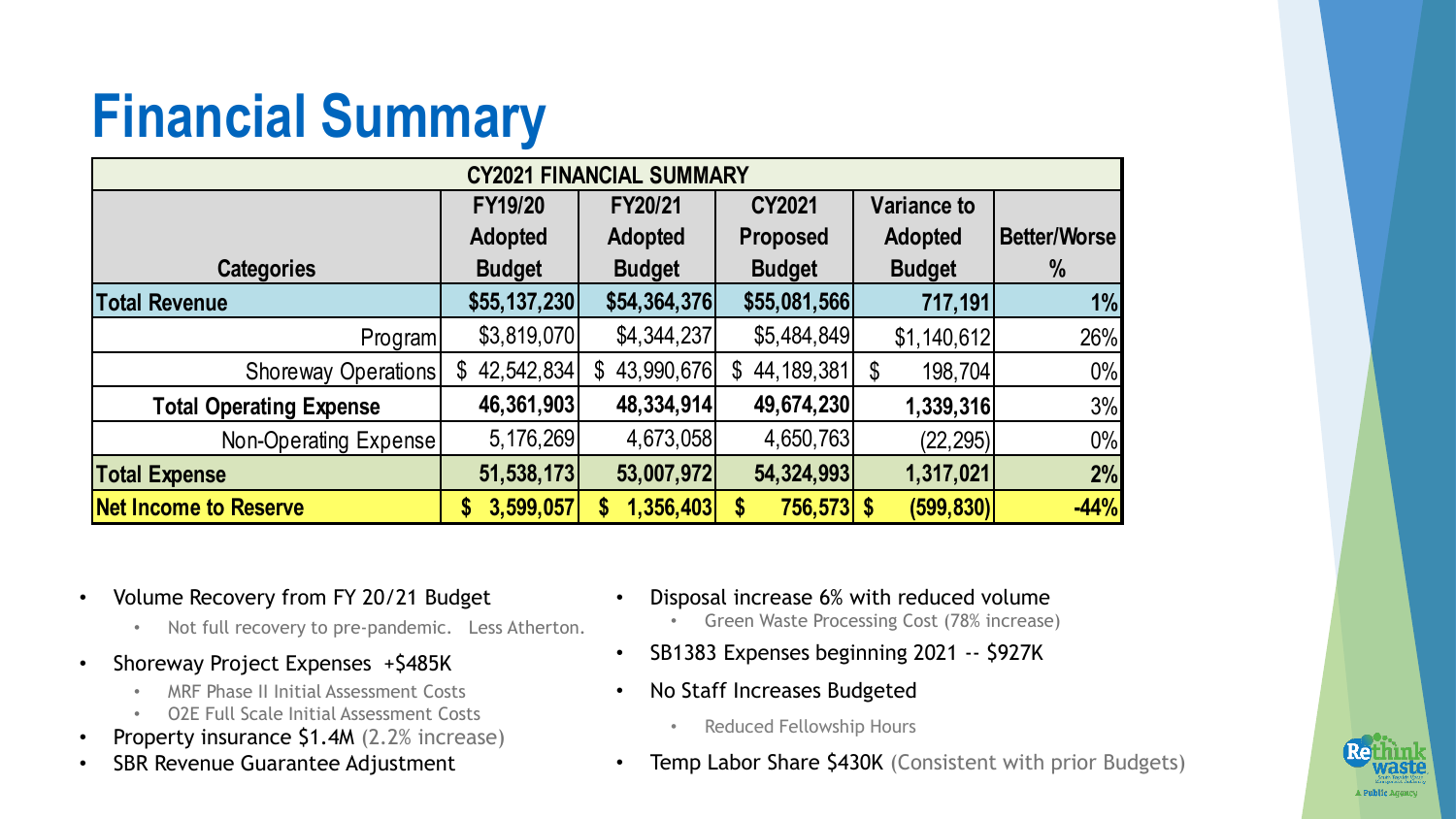#### **Revenue Sources**

| <b>REVENUE</b><br><b>CY2021</b>                                              |                |                |                 |                    |            |  |  |
|------------------------------------------------------------------------------|----------------|----------------|-----------------|--------------------|------------|--|--|
|                                                                              | <b>FY19/20</b> | FY20/21        | CY2021          | <b>Variance to</b> |            |  |  |
|                                                                              | <b>Adopted</b> | <b>Adopted</b> | <b>Proposed</b> | <b>Adopted</b>     |            |  |  |
| <b>Revenue</b>                                                               | <b>Budget</b>  | <b>Budget</b>  | <b>Budget</b>   | <b>Budget</b>      | Variance % |  |  |
| <b>Tip Fee Revenue</b>                                                       | \$49,142,560   | \$47,663,273   | \$48,977,424    | \$1,314,151        | 3%         |  |  |
| <b>Non Franchised</b>                                                        | 12, 112, 251   | 12,339,646     | 13,077,573      | 737,927            | 6%         |  |  |
| Franchised                                                                   | 37,030,309     | 35, 323, 627   | 35,899,851      | 576,224            | 2%         |  |  |
| Net Commodity Sales Revenue*                                                 | 5,598,516      | 5,930,100      | 5,809,440       | (120, 660)         | $-2%$      |  |  |
| Interest Income                                                              | 376,994        | 577,455        | 282,970         | (294, 486)         | $-51%$     |  |  |
| Grant Income                                                                 |                | 180,000        |                 | (180,000)          | $-100%$    |  |  |
| Other Revenue                                                                | 19,160         | 13,548         | 11,733          | (1, 815)           | $-13%$     |  |  |
| <b>Total Revenue:</b>                                                        | 55, 137, 230   | 54,364,376     | 55,081,566      | 717,191            | $1\%$      |  |  |
| *Gross commodity sales less 25% revenue share with SBR and buyback payments. |                |                |                 |                    |            |  |  |

![](_page_5_Picture_2.jpeg)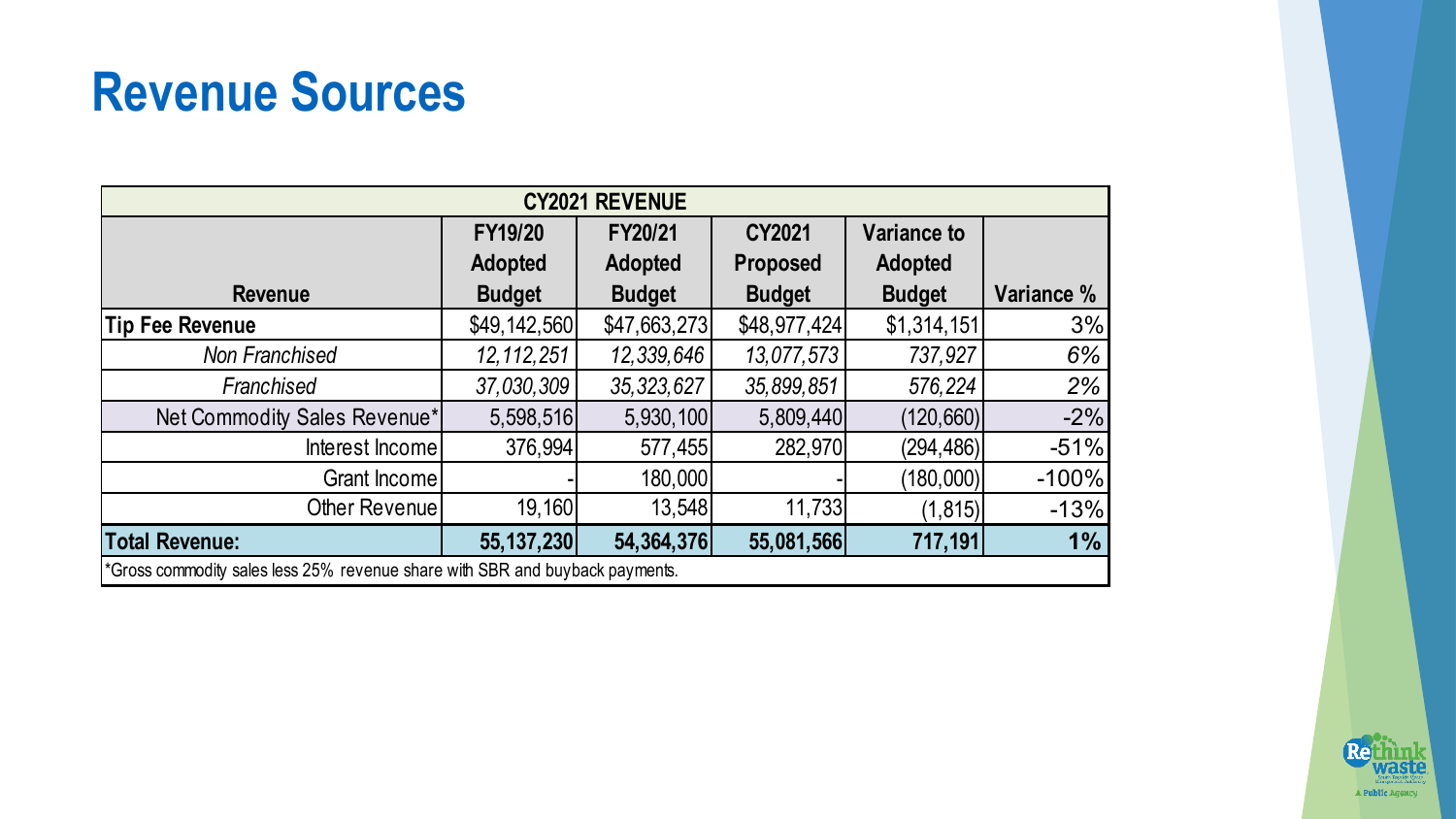#### **Volume Projections**

| <b>TRANSFER STATION VOLUME</b>    |                |                |                 |                      |            |  |  |
|-----------------------------------|----------------|----------------|-----------------|----------------------|------------|--|--|
|                                   | FY19/20        | FY20/21        | CY2021          | <b>CY21 vs. FY21</b> |            |  |  |
|                                   | <b>Adopted</b> | <b>Adopted</b> | <b>Proposed</b> | Adopted              |            |  |  |
| <b>Total TS Tonnage and Yards</b> | <b>Budget</b>  | <b>Budget</b>  | <b>Budget</b>   | <b>Budget</b>        | Variance % |  |  |
| <b>Franchise tons</b>             |                |                |                 |                      |            |  |  |
| <b>SBWMA Solid Waste</b>          | 182,013        | 172,409        | 174,822         | 2,414                | 1.4%       |  |  |
| <b>SBWMA Organics</b>             | 88,121         | 85,087         | 82,952          | (2, 135)             | $-2.5%$    |  |  |
| <b>SBWMA Food Waste</b>           | 24,630         | 15,878         | 12,274          | (3,604)              | $-22.7%$   |  |  |
| SBWMA Dirt, Inert, Other          | 3,917          | 3,748          | 3,810           | 63                   | 1.7%       |  |  |
| <b>Sub-total Franchise</b>        | 298,681        | 277,121        | 273,858         | (3, 263)             | $-1.2%$    |  |  |
| <b>Public tons</b>                |                |                |                 |                      |            |  |  |
| Non-SBWMA SW                      | 4,161          | 4,249          | 4,435           | 187                  | 4.4%       |  |  |
| Non-SBWMA Scrap                   | 307            | 188            | 178             | (10)                 | $-5.2%$    |  |  |
| Non-SBWMA FOOD                    | 4,766          | 2,943          | 0               | (2,943)              | $-100.0\%$ |  |  |
| Non-SBWMA C&D                     | 7,025          | 5,052          | 5,031           | (21)                 | $-0.4%$    |  |  |
| Non-SBWMA ORGANIC                 | 368            | 433            | 412             | (21)                 | $-4.9%$    |  |  |
| Non-SBWMA Asphalt Roofing         | 1,568          | 2,144          | 1,409           | (736)                | $-34.3%$   |  |  |
| Non-SBWMA Clean Wood              | 0              | 0              | U               |                      | $0.0\%$    |  |  |
| Public Weighed Dirt               | 8,221          | 9,469          | 9,941           | 471                  | 5.0%       |  |  |
| <b>Sub-Total Public tons</b>      | 26,415         | 24,479         | 21,406          | (3,073)              | $-12.6%$   |  |  |
| <b>Total Tons</b>                 | 325,096        | 301,600        | 295,264         | (6, 336)             | $-2.1%$    |  |  |
| Public Cu/Yds.                    |                |                |                 |                      | $0.0\%$    |  |  |
| <b>Public Solid Waste Yards</b>   | 62,546         | 61,315         | 64,445          | 3,130                | 5.1%       |  |  |
| <b>Public Green Waste Yards</b>   | 48,320         | 50,208         | 50, 135         | (73)                 | $-0.1%$    |  |  |
| Public C&D                        | 96,600         | 84,254         | 96,279          | 12,025               | 14.3%      |  |  |
| <b>Total Cubic Yards</b>          | 207,466        | 195,777        | 210,860         | 15,082               | 7.7%       |  |  |

![](_page_6_Picture_2.jpeg)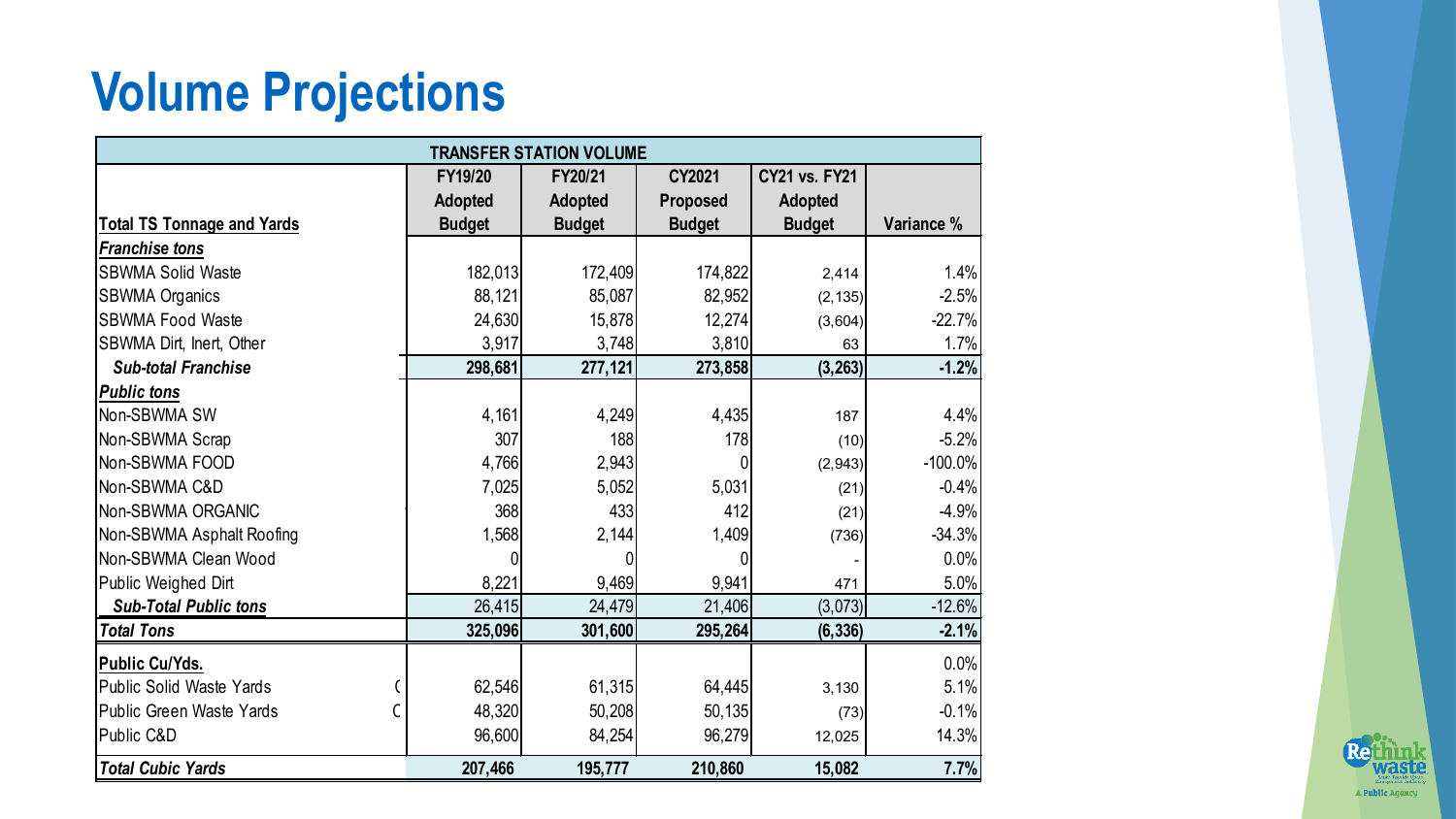### **Expense Detail Projections**

| <b>SHOREWAY OPERATIONS EXPENSE DETAIL</b><br>CY2021 |                           |                             |                    |                    |            |  |  |
|-----------------------------------------------------|---------------------------|-----------------------------|--------------------|--------------------|------------|--|--|
|                                                     | FY19/20                   | FY20/21                     | <b>CY2021</b>      | <b>Variance to</b> |            |  |  |
|                                                     | <b>Adopted</b>            | <b>Adopted</b>              | <b>Proposed</b>    | Adopted            |            |  |  |
| <b>Expenditures</b>                                 | <b>Budget</b>             | <b>Budget</b>               | <b>Budget</b>      | <b>Budget</b>      | Variance % |  |  |
| <b>SBR Compensation</b>                             | \$20,941,990              | \$20,599,497                | \$19,520,431       | (1,079,065)        | $-5%$      |  |  |
| Disposal and Processing                             | 20,026,803                | 21,421,263                  | 22,682,546         | 1,261,283          | 6%         |  |  |
| Property Insurance                                  | 999,117                   | 1,321,679                   | 1,350,825          | 29,146             | 2%         |  |  |
| <b>Education Center</b>                             | 65,000                    | 65,000                      | 57,000             | (8,000)            | $-12%$     |  |  |
| Credit Cards Charge                                 | 123,610                   | 91,194                      | 69,899             | (21, 295)          | $-23%$     |  |  |
| Other Operating Expense                             | 316,036                   | 401,618                     | 418,253            | 16,635             | 4%         |  |  |
| Sewer Charge                                        | 70,278                    | 90,426                      | 90,426             |                    | $0\%$      |  |  |
|                                                     |                           |                             |                    |                    |            |  |  |
| <b>Shoreway Operations:</b>                         | 42,542,834<br>$\mathbf S$ | 43,990,676<br>$\mathbf{\$}$ | 44, 189, 381<br>\$ | 198,704<br>\$      | $0\%$      |  |  |
| Bond Interest Expense                               | 2,836,101                 | 2,403,333                   | 2,318,458          | (84, 875)          | $-4%$      |  |  |
| Franchise Fee (San Carlos)                          | 2,340,169                 | 2,269,725                   | 2,332,305          | 62,580             | 3%         |  |  |
| <b>Total Shoreway Operations</b>                    | 47,719,103<br>S.          | 48,663,735<br>S             | 48,840,144<br>S    | 176,409<br>S       | 0%         |  |  |

![](_page_7_Picture_2.jpeg)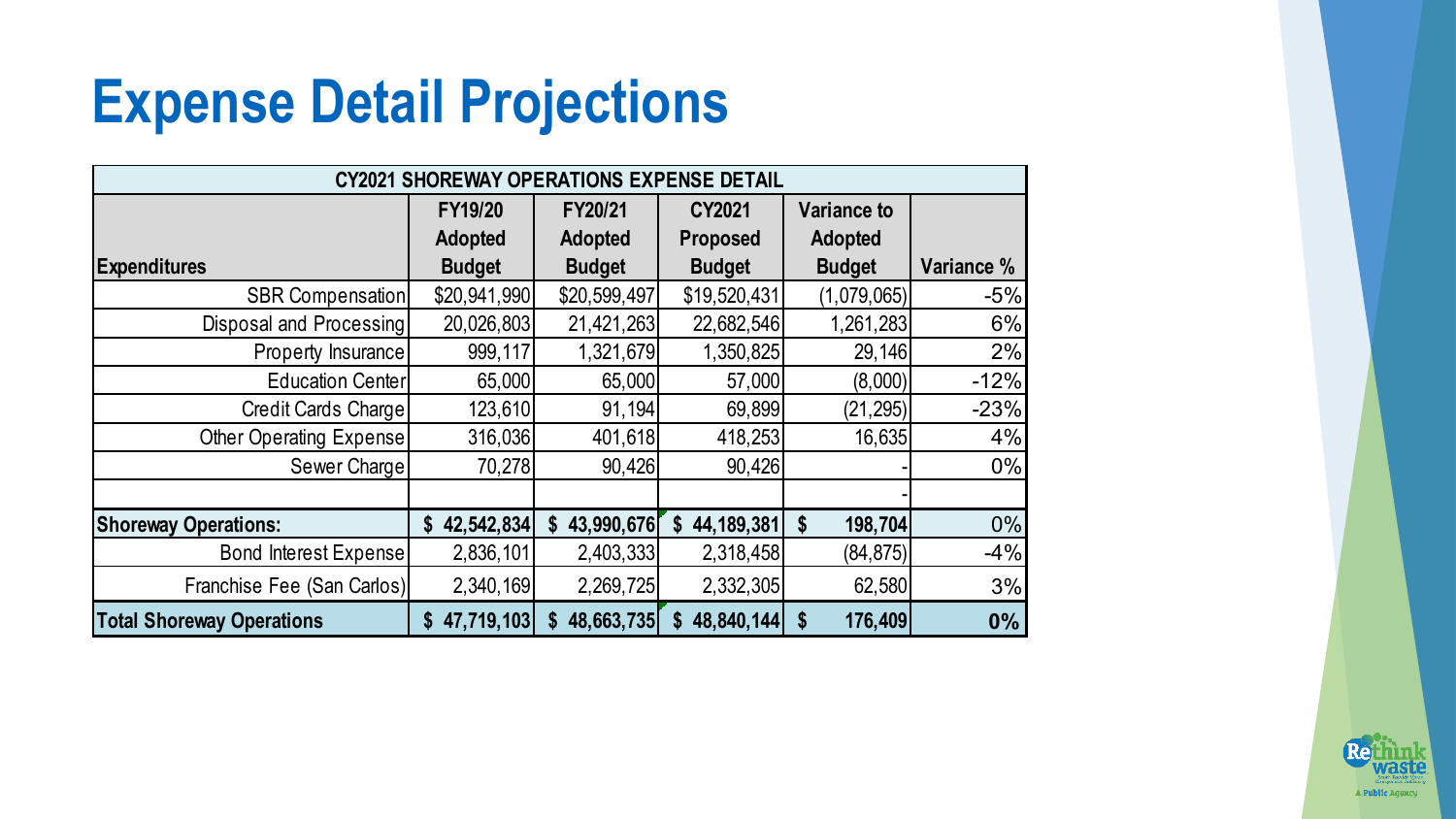#### **SBWMA Program & Administrative Projections**

#### **SBWMA PROGRAM BUDGET** = **\$5,484,849 (Line 66)**

- FY2020 vs. CY2021 variance =  $+ $1,140,612$ 
	- +\$587K SB1383 Estimated Mandated Expenses starting 1/1/2021
	- +\$485K MRF Phase II & O2E Full Scale—Technical analysis + assessment costs

#### • **Continue Pub Ed Campaigns:**

- *Lithium Ion Batteries*
- *Recycling "Right" Education*
- *Reactivate core Pub Ed attributes*

#### • **Community-Based Projects Per LRP:**

- *Expanded Public Spaces Project*
- *Expanded In-School Education*
- *Expanded Pub Ed – Organics; MFD; Multi- Language*

#### • **Member Agency Support & Compliance**

- *SB1383 Compliance Implementation Plan = +1.0 FTE (Program Manager II)*
- *SB 1383 Consulting work brought in-house*

![](_page_8_Picture_16.jpeg)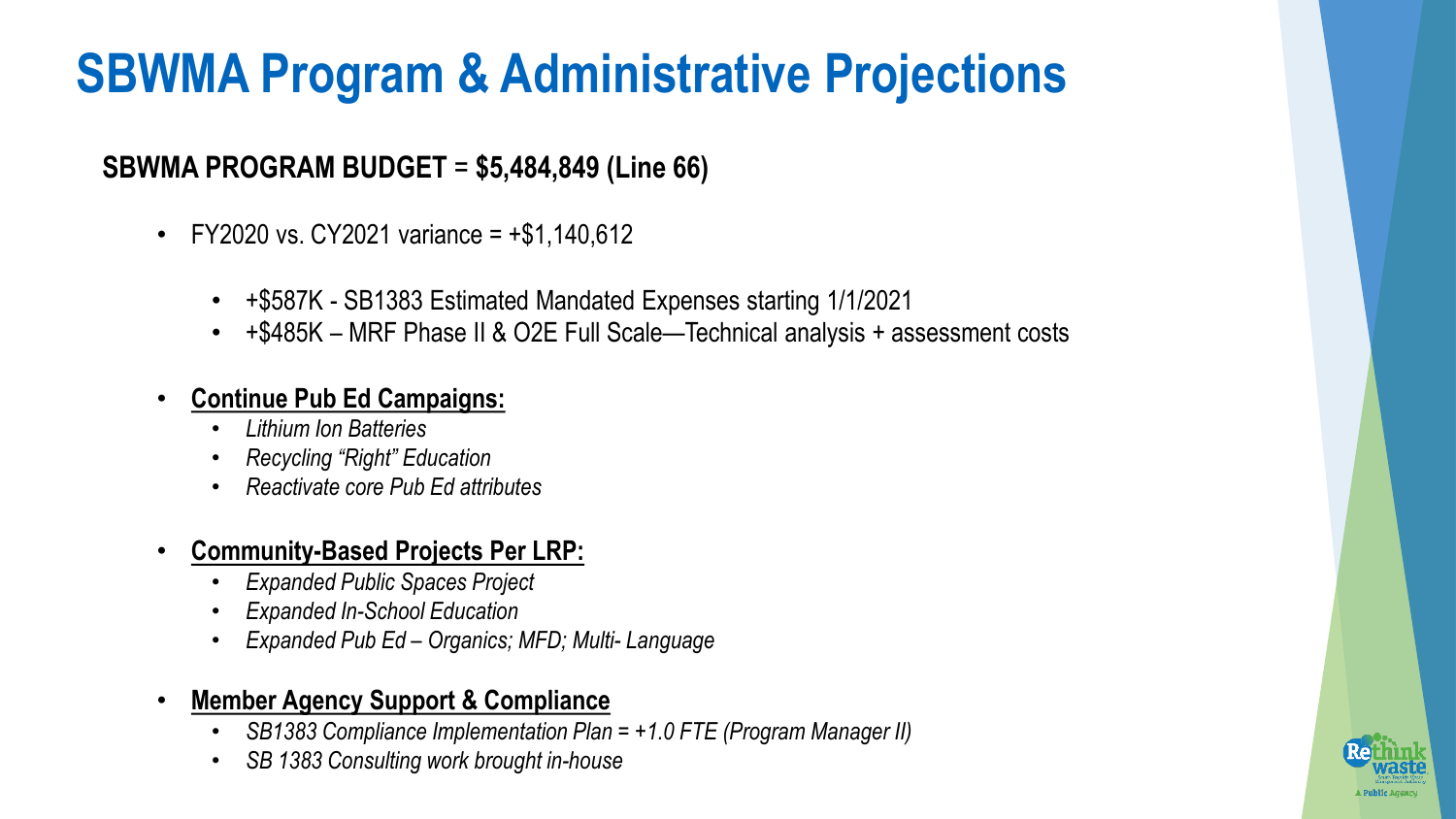### **Projected Debt Service Coverage**

| Operating and Non-Operating Revenue<br>plus Additional Revenue transfer from reserve or other | \$55,081,566  |
|-----------------------------------------------------------------------------------------------|---------------|
| <b>Total Revenues</b>                                                                         | 55,081,566    |
| Less: O&M Expense                                                                             | 49,674,230    |
| <b>Net Revenue</b>                                                                            | 5,407,337     |
| <b>Debt Service</b>                                                                           | 3,543,458     |
| <b>Coverage (Net Revenue/Debt Service)</b>                                                    | 1.53          |
| 2019 Revenue Bond Coverage Ratio                                                              | 1.40          |
| CY 2021 Budgeted Net Income (Proposed)                                                        | \$<br>756,573 |

![](_page_9_Picture_2.jpeg)